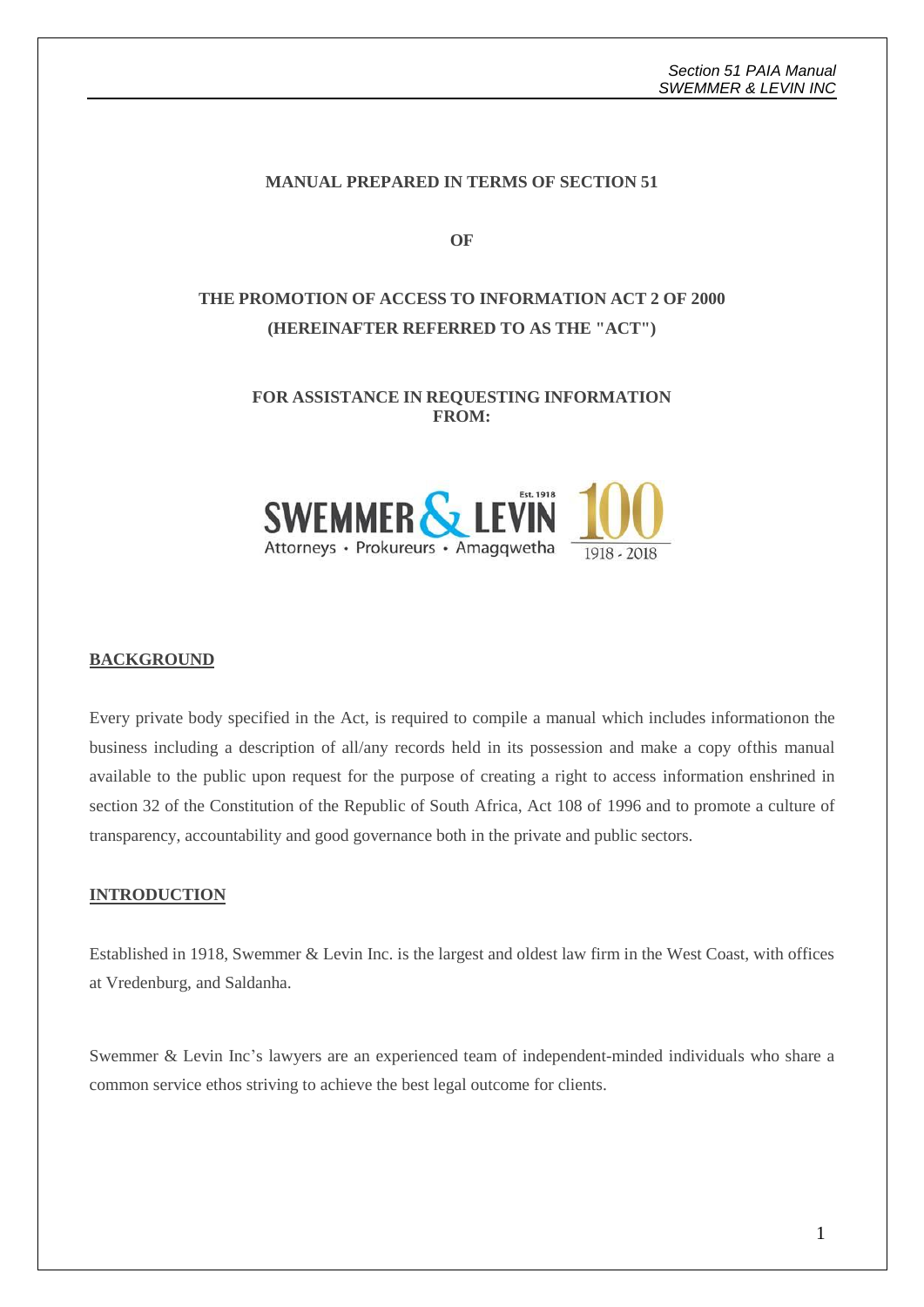## **CONTENTS**

### **PARTICULARS IN TERMS OF THE SECTION 51 MANUAL**

- A. Contact details of the Firm [section  $51(1)(a)$ ].
- B. Description of guide referred to in section 10 [section 51(1)(b)].
- C. Records available in terms of other legislation [section 51(1)(d)].
- D. Subjects and categories of record held [section 51(1)(e)].
- E. Availability of the manual and requests for access.

Form C and Annexure "1" – Prescribed Forms

## **A. CONTACT DETAILS OF THE FIRM - SECTION 51(1)(a)**

| Name of private body                                                          | Swemmer & Levin Inc.                                                                                                                               |
|-------------------------------------------------------------------------------|----------------------------------------------------------------------------------------------------------------------------------------------------|
| <b>Directors</b>                                                              | Jan Myburgh Fourie<br>Johann Adrian Francois Maree<br>Izak Rudolph Nel<br>Richard De Wet Phillips<br>Pieter Philip Smit<br>Johannes Frederik Smith |
| Registered street address                                                     | c/o Church and Main Street<br>Vredenburg<br>7380                                                                                                   |
| Postal address                                                                | PO Box 23<br>Vredenburg<br>7380                                                                                                                    |
| Telephone number                                                              | 022 713 2221                                                                                                                                       |
| Fax number                                                                    | 022 713 2123                                                                                                                                       |
| E-mail address                                                                | s.1@mweb.co.za                                                                                                                                     |
| Website                                                                       | www.swemmerandlevin.co.za                                                                                                                          |
| Person duly authorized to assist in all requests for<br>access to information | <b>Johannes Frederik Smith</b>                                                                                                                     |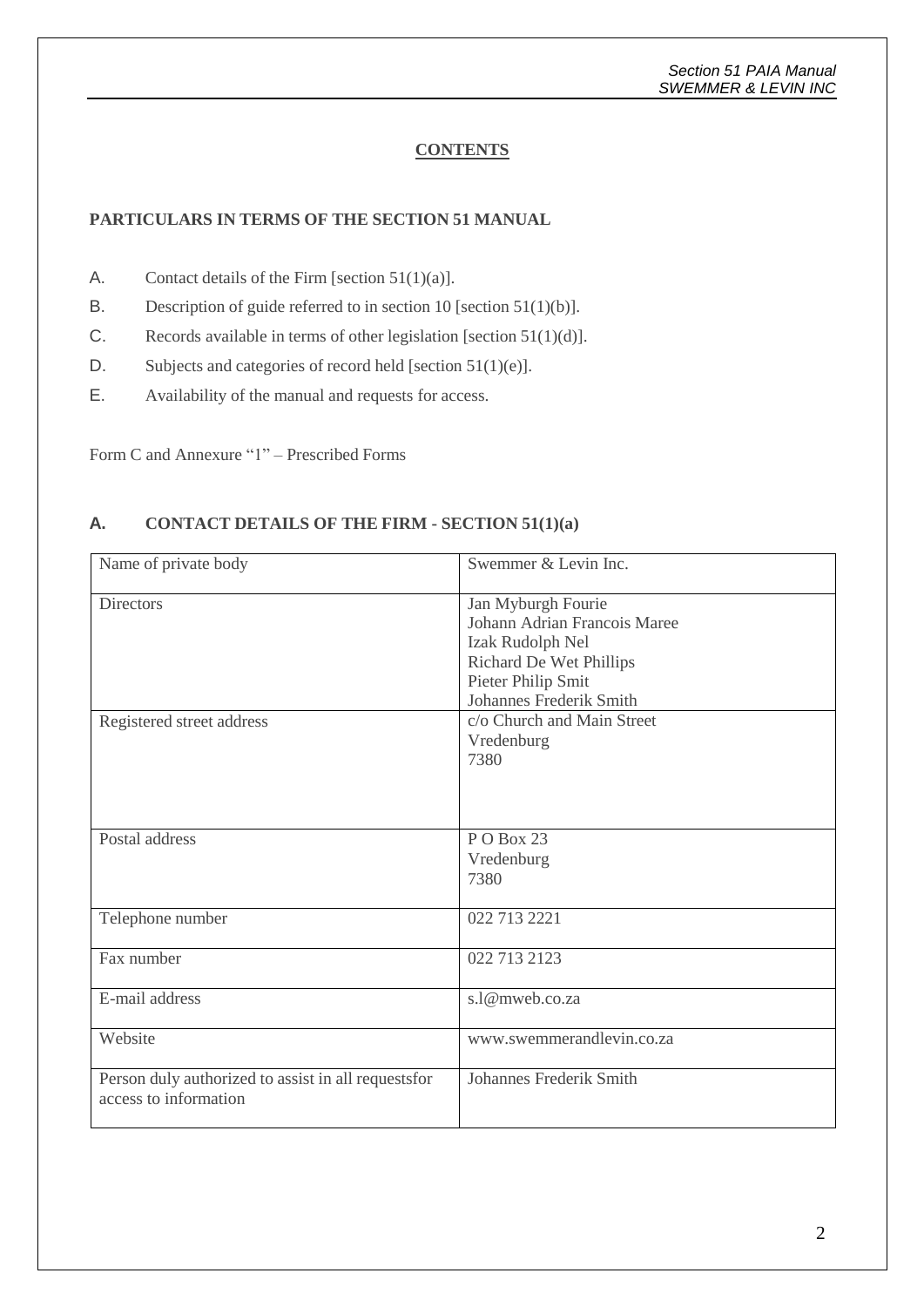### **B. DESCRIPTION OF GUIDE REFERRED TO IN SECTION 10 - SECTION 51(1)(b)**

The South African Human Rights Commission ("SAHRC"), in terms of section 10 is required to compile a guide to assist people in exercising their rights under the Act. For further assistance,contact the SAHRC at:

| <b>Address:</b>   | PAIA Unit, The Research and Documentation Department, Private Bag<br>X2700, Houghton, 2041 |
|-------------------|--------------------------------------------------------------------------------------------|
| <b>Telephone:</b> | $(011)$ 877 3803                                                                           |
| <b>Fax:</b>       | $(011)$ 403 0625                                                                           |
| Website:          | www.sahrc.org.za                                                                           |
| E-mail:           | PAIA@sahrc.org.za                                                                          |

### **C. RECORDS AVAILABLE IN TERMS OF OTHER LEGISLATION - SECTION 51(1)(d)**

Swemmer & Levin Inc., where applicable, holds information in terms of the following Legislation, but is not limited to:

- Basic Conditions of Employment Act, No. 75 of 1977
- Companies Act, No. 71 of 2008
- Compensation for Occupational Injuries and Diseases Act, No. 130 of 1993
- Electronic Communications and Transactions Act, No. 25 of 2002
- Employment Equity Act, No. 55 of 1998
- Income Tax Act, No. 68 of 1962
- Labour Relations Act, No. 66 of 1978
- Occupational Health and Safety Act, No. 85 of 1993
- Skills Development Act, No. 97 of 1988
- Skills Development Levies Act, No. 9 of 1999
- Unemployment Contribution Act, No. 4 of 2002
- Unemployment Insurance Act, No. 30 of 1966
- Value Added Tax Act, No. 89 of 1991
- Attorneys Act, No. 53 of 1979
- National Credit Act, No. 34 of 2005
- Consumer Protection Act, No 68 of 2008
- Financial Intelligence Centre Act, No. 38 of 2001
- Trade Marks Act, No. 194 of 1993
- Copyright Act, No. 98 of 1978
- Prescription Act, No. 68 of 1969

### **D. SUBJECTS AND CATEGORIES OF RECORD HELD - SECTION 51(1)(e)**

#### **Employment Records**

- Employment contracts
- Disciplinary records
- Salaries and wages records
- Disciplinary code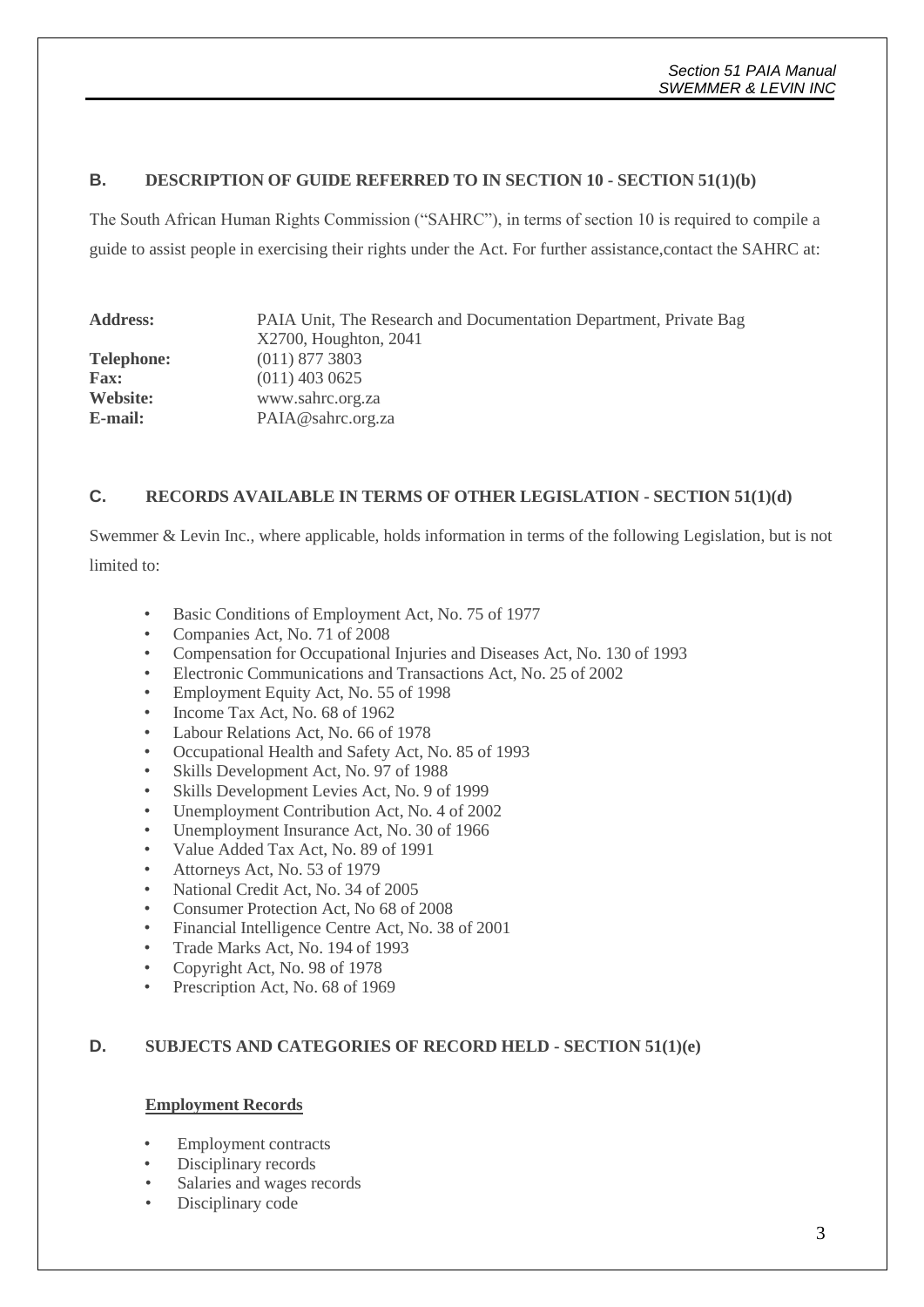### *Section 51 PAIA Manual SWEMMER & LEVIN INC*

- Leave records
- Banking details
- PAYE records
- Documents issued to employees for income tax purposes
- Records of payments made to SARS on behalf of employees
- UIF records

#### **Client records**

- Records provided by clients, including FICA documents
- Records provided by a client to a third party acting for and on behalf of Swemmer & Levin Inc.
- Records provided by third parties
- Records generated by or within Swemmer & Levin Inc.
- Client files
- Fee agreements, quotations and mandates

### **General records**

- Financial and accounting records
- Insurance records
- Asset register
- Client, supplier and document databases
- Law Society records, including Fidelity Fund Certificate
- Internal and external correspondence
- Commercial agreements
- Tax compliance documents
- Accounting records
- Bank statements
- Invoices

The above information will only be made available subject to the provisions of the Act and access to records may be refused due to attorney-client privilege.

### **E. AVAILABILITY OF THE MANUAL AND REQUESTS FOR ACCESS**

Swemmer & Levin Inc.'s manual is available for inspection free of charge at the registered address of the firm. Copies of the manual may be obtained, subject to the prescribed fees. The manual may also be accessed on the firm's website or alternatively a copy is available upon request from the SAHRC.

All requests for access to information should be addressed to the Information Officer of the private body at his address,fax number or email. In terms of the Act, all requests must be completed on the prescribedrequest form, annexed hereto marked "Form C".

The requester must provide sufficient detail on the request form to enable the Information Officer of Swemmer & Levin Inc. to identify the record and the requester. The requester should also indicate what form of access is required and specify a postal address or fax number of the requester.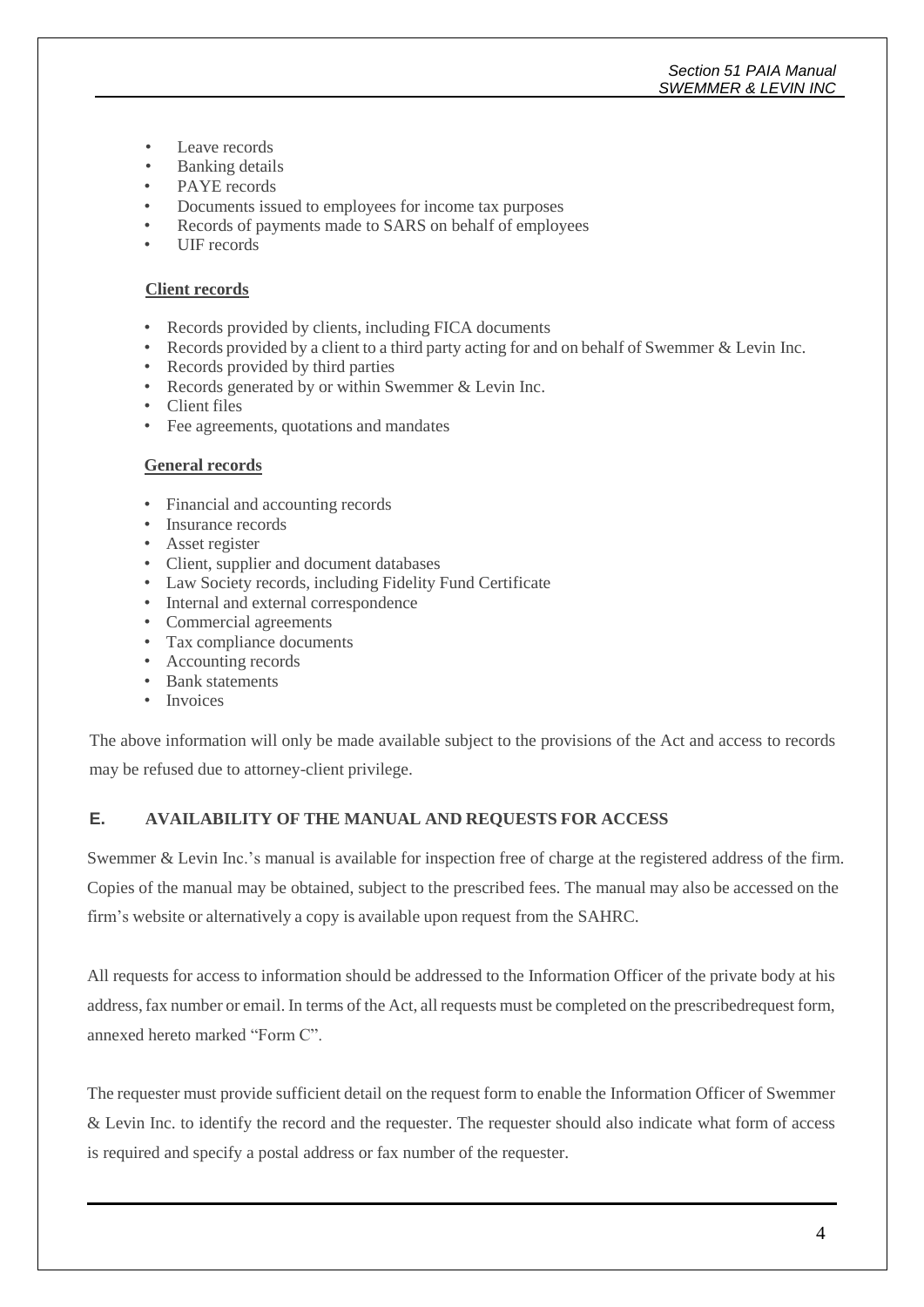#### *Section 51 PAIA Manual SWEMMER & LEVIN INC*

The requester must identify the right that he or she is seeking to exercise or protect and provide anexplanation of why the requested record is required for the exercise or protection of that right. If a request is made on behalf of a third person, the requester must then submit proof of the capacity inwhich the request is being made.

The Information Officer of Swemmer & Levin Inc. must notify the requester by notice, requiring the requester to pay the prescribed fee (if any) before processing the request. The prescribed fee is in the Regulations of the Act. The head will then make a decision in accordance with the provisions ofthe Act, whether to grant the request or not and notify the requester of the decision.

If the request is granted, a further fee must be paid for the search, reproduction and preparation, and for any time that has exceeded the prescribed hours to search and prepare the record for disclosure.

Legal remedies are available to a requester who believes that there has been a failure to comply with the Act. The requester may lodge an appeal or an application to court.

Section 54 of the Act provides for a private body to require a request fee to be paid by a requester before processing a request. Information in regard to the fees payable is set out in Annexure "1".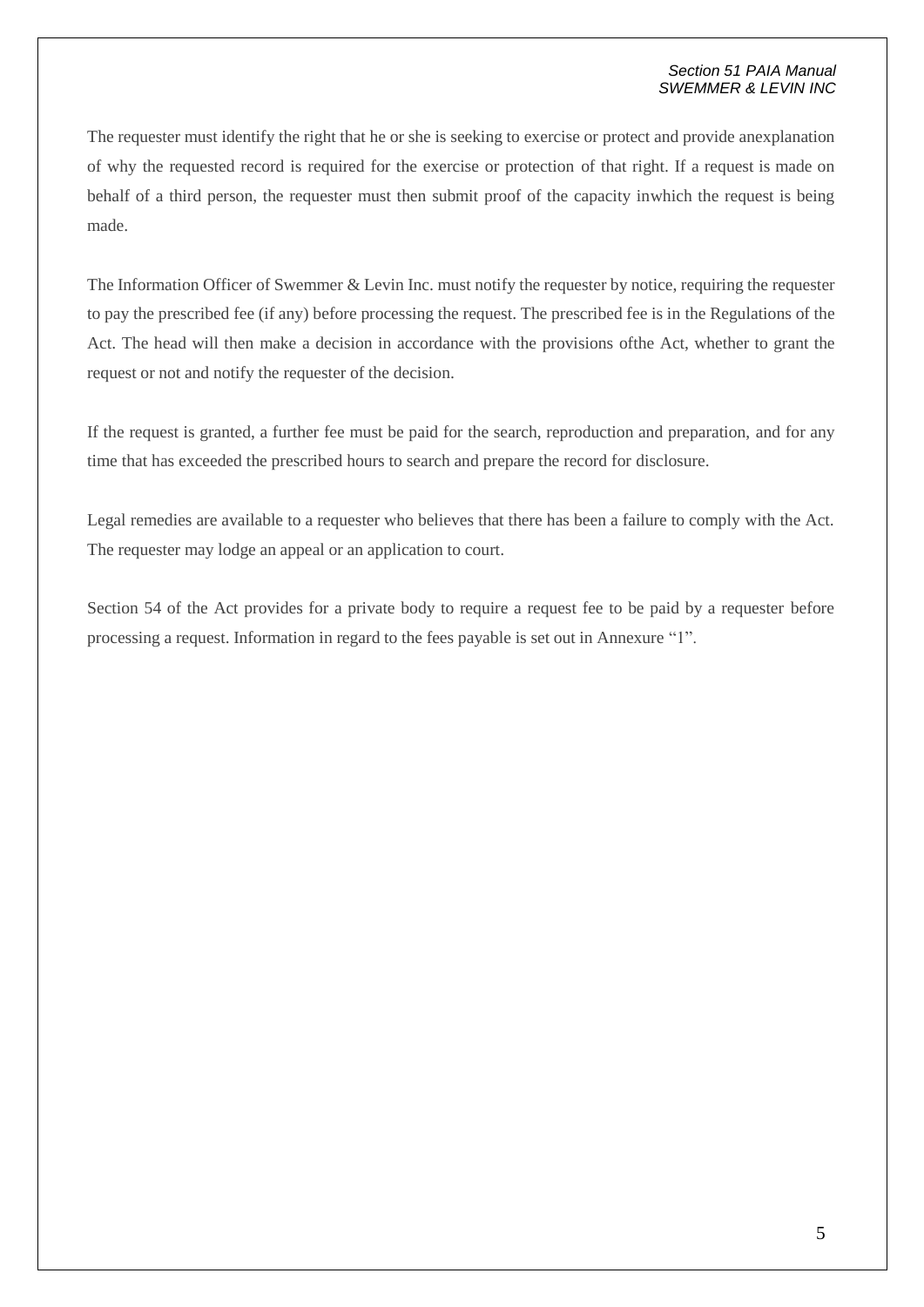## **FORM C**

### **REQUEST FOR ACCESS TO RECORD OF PRIVATE BODY**

## Section 53(1) of the Promotion of Access to Information Act, 2000(Act

No. 2 of 2000)

### **[Regulation 10]**

### **A. Particulars of private body**

The Information Officer: Johannes Frederik Smith

(e) [jsmith@swemmer.co.za](mailto:waldeck@waldeckattorneys.co.za) (t) 022 713 2221 (f) 022 713 2123

### **B. Particulars of person requesting access to the record**

*(a) The particulars of the person who requests access to the record must be given below.*

*(b) The address and/or fax number in the Republic to which the information is to be sent must be given.*

*(c) Proof of the capacity in which the request is made, if applicable, must be attached*

Full names and surname: Identity number:

Postal address:

Fax number: Telephone number:

E-mail address:

Capacity in which request is made, when made on behalf of another person:

#### **C. Particulars of person on whose behalf request is made**

*This section must be completed ONLY if a request for information is made on behalf of another person*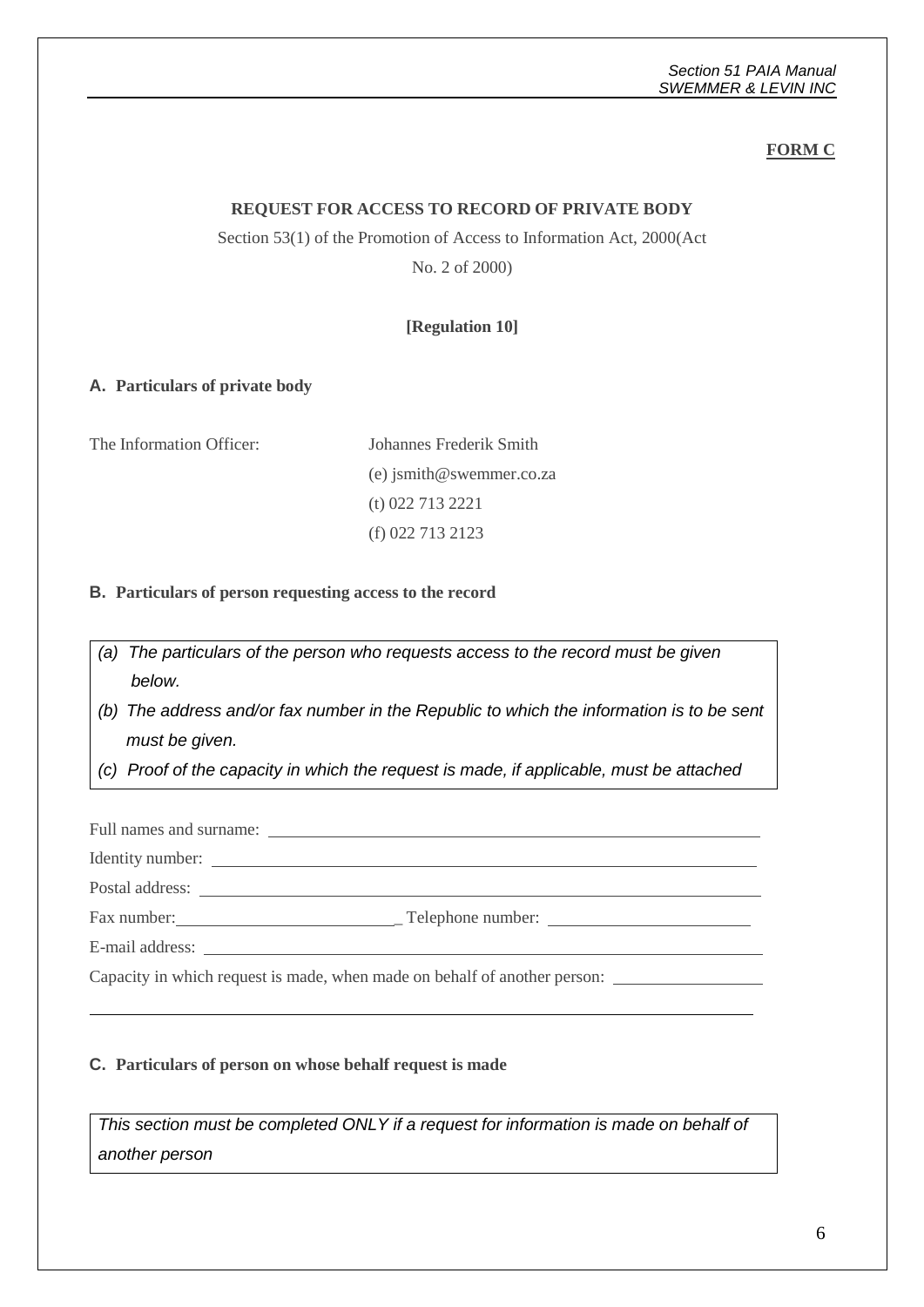### *Section 51 PAIA Manual SWEMMER & LEVIN INC*

Full names and surname: Identity number:

## **D. Particulars of record**

- *(a) Provide full particulars of the record to which access is requested, including the reference number if that is known to you, to enable the record to be located.*
- *(b) If the provided space is inadequate, please continue on a separate folio and attach it to this form.*

*The requester must sign all the additional folios.*

- 1. Description of record or relevant part of the record:
- 2. Reference number, if available:
- 3. Any further particulars of record: \_

## **E. Fees**

- *(a) A request for access to a record, other than a record containing personal information about yourself, will be processed only after a request fee has been paid.*
- *(b) You will be notified of the amount required to be paid as the request fee.*
- *(c) The fee payable for access to a record depends on the form in which access is required and the reasonable time required to search for and prepare a record.*
- *(d) If you qualify for exemption of the payment of any fee, please state the reason for exemption*

Reason for exemption from payment of fees:

## **F. Form of access to record**

*If you are prevented by a disability to read, view or listen to the record in the form of access provided for in 1 to 4 hereunder, state your disability and indicate in which formthe record is required.*

Disability: Form in which record is required:

*Mark the appropriate box with an x.*

NOTES:

*(a) Compliance with your request in the specified form may depend on the form in which*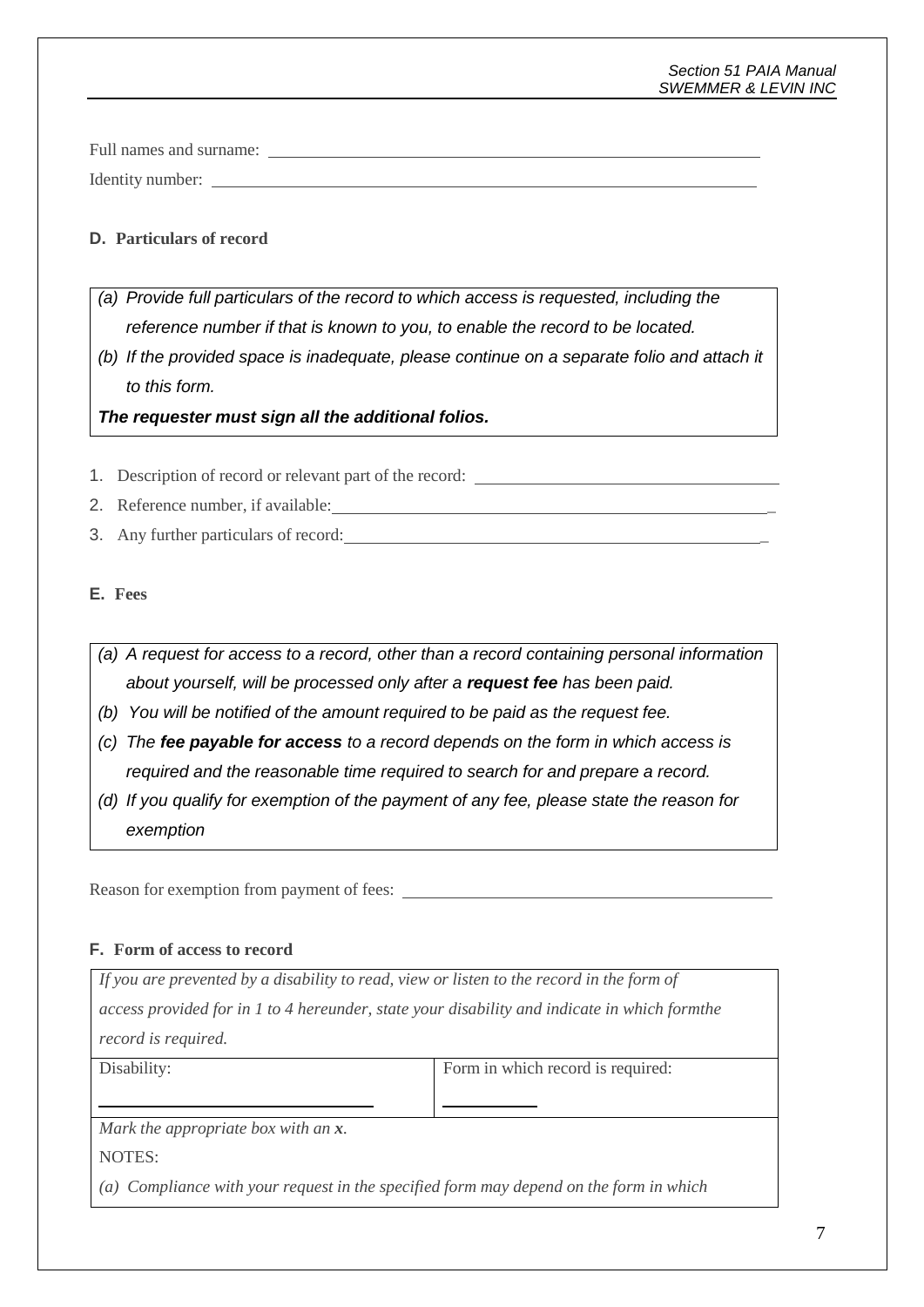*the record is available*

- *(b) Access in the form requested may be refused in certain circumstances. In such a case you will be informed if access will be granted in another form.*
- *(c) The fee payable for access to the record, if any, will be determined partly by the form in which access is requested*.

|                                                                                | 1. If the record is in written or printed form:                                            |  |                                          |  |                  |                      |                        |
|--------------------------------------------------------------------------------|--------------------------------------------------------------------------------------------|--|------------------------------------------|--|------------------|----------------------|------------------------|
|                                                                                |                                                                                            |  |                                          |  |                  |                      |                        |
|                                                                                | Copy of record*                                                                            |  | Inspection of record                     |  |                  |                      |                        |
|                                                                                | 2. If the record consists of visual images                                                 |  |                                          |  |                  |                      |                        |
|                                                                                | (this includes photographs, slides, video recordings, computer-generated images, sketches, |  |                                          |  |                  |                      |                        |
| $etc.$ )                                                                       |                                                                                            |  |                                          |  |                  |                      |                        |
|                                                                                | View the images                                                                            |  | Copy of the                              |  |                  | Transcription of the |                        |
|                                                                                |                                                                                            |  | images*<br>images*                       |  |                  |                      |                        |
| 3. If record consists of recorded words or information which can be reproduced |                                                                                            |  |                                          |  |                  |                      |                        |
| in sound:                                                                      |                                                                                            |  |                                          |  |                  |                      |                        |
|                                                                                | Listen to the soundtrack                                                                   |  | Transcription of soundtrack* (written or |  |                  |                      |                        |
|                                                                                | (audio cassette)                                                                           |  | printed document)                        |  |                  |                      |                        |
| 4. If record is held on computer or in an electronic or machine-readable form: |                                                                                            |  |                                          |  |                  |                      |                        |
|                                                                                |                                                                                            |  |                                          |  |                  |                      |                        |
|                                                                                | Printed copy of record*                                                                    |  | Printed copy                             |  | Copy in computer |                      |                        |
|                                                                                |                                                                                            |  | of information                           |  |                  |                      | readable form* (stiffy |
|                                                                                |                                                                                            |  | derived form                             |  |                  | or compact disc)     |                        |
|                                                                                |                                                                                            |  | the record*                              |  |                  |                      |                        |
|                                                                                |                                                                                            |  |                                          |  |                  | <b>YES</b>           | N <sub>O</sub>         |
| * If you requested a copy or transcription of a record (above), do you wish    |                                                                                            |  |                                          |  |                  |                      |                        |
| the copy or transcription to be posted to you?                                 |                                                                                            |  |                                          |  |                  |                      |                        |
| Postage is payable                                                             |                                                                                            |  |                                          |  |                  |                      |                        |

### **G. Particulars of right to be exercised or protected**

If the provided space is inadequate, please continue on a separate folio and attach it to this form. **The requester must sign all the additional folios.**

- 1. Indicate which right is to be exercised or protected:
- 2. Explain why the record requested is required for the exercise or protection of the aforementioned right: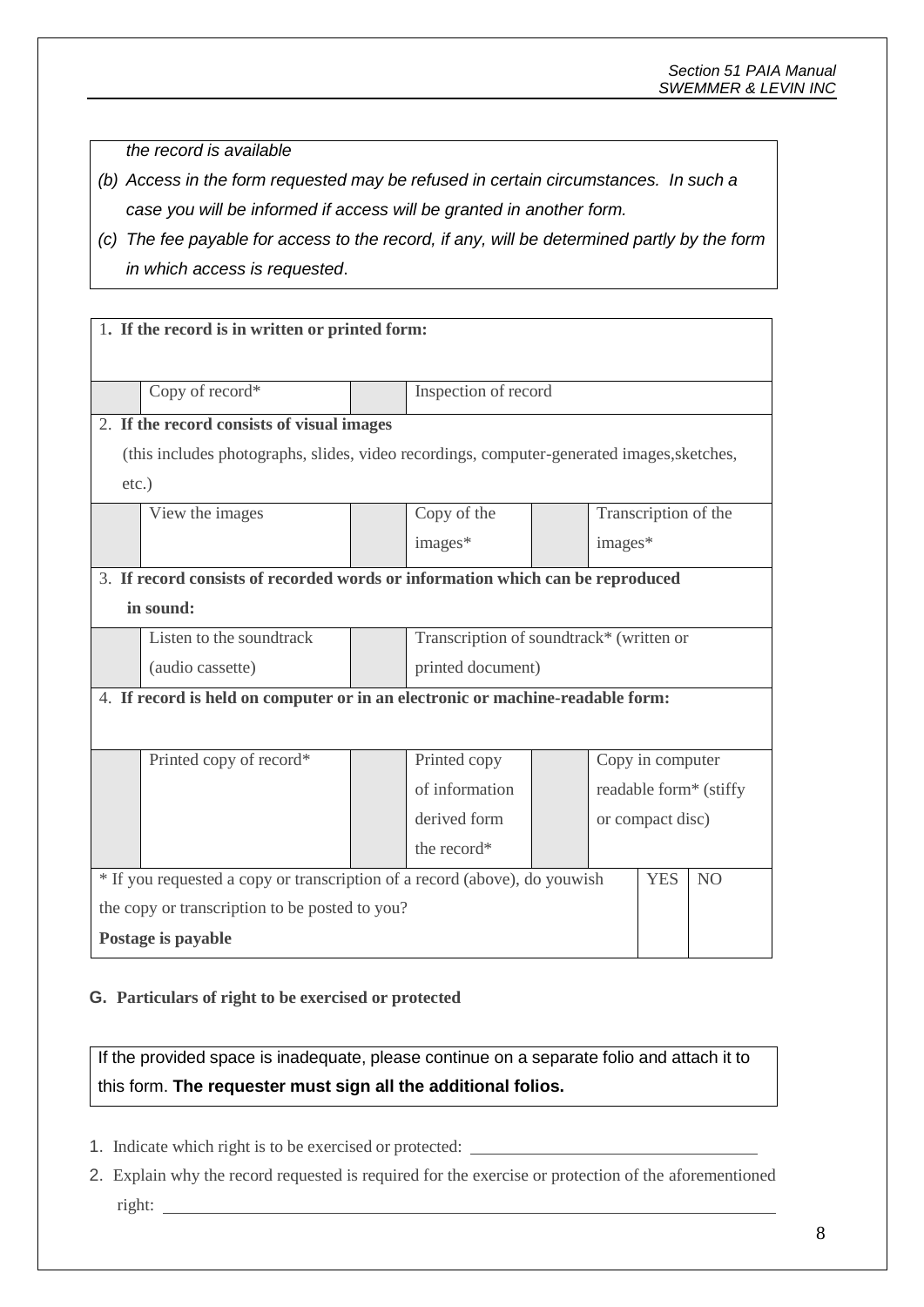**H. Notice of decision regarding request for access**

*You will be notified in writing whether your request has been approved/denied. If you wish to be informed in another manner, please specify the manner and provide the necessary particulars to enable compliance with your request.*

How would you prefer to be informed of the decision regarding your request for access to therecord?

| Signed at<br>,,,,, |
|--------------------|
|--------------------|

### **WITNESS:**

1.

2.

# **SIGNATURE OF REQUESTER/PERSON ON WHOSE BEHALF REQUEST IS MADE**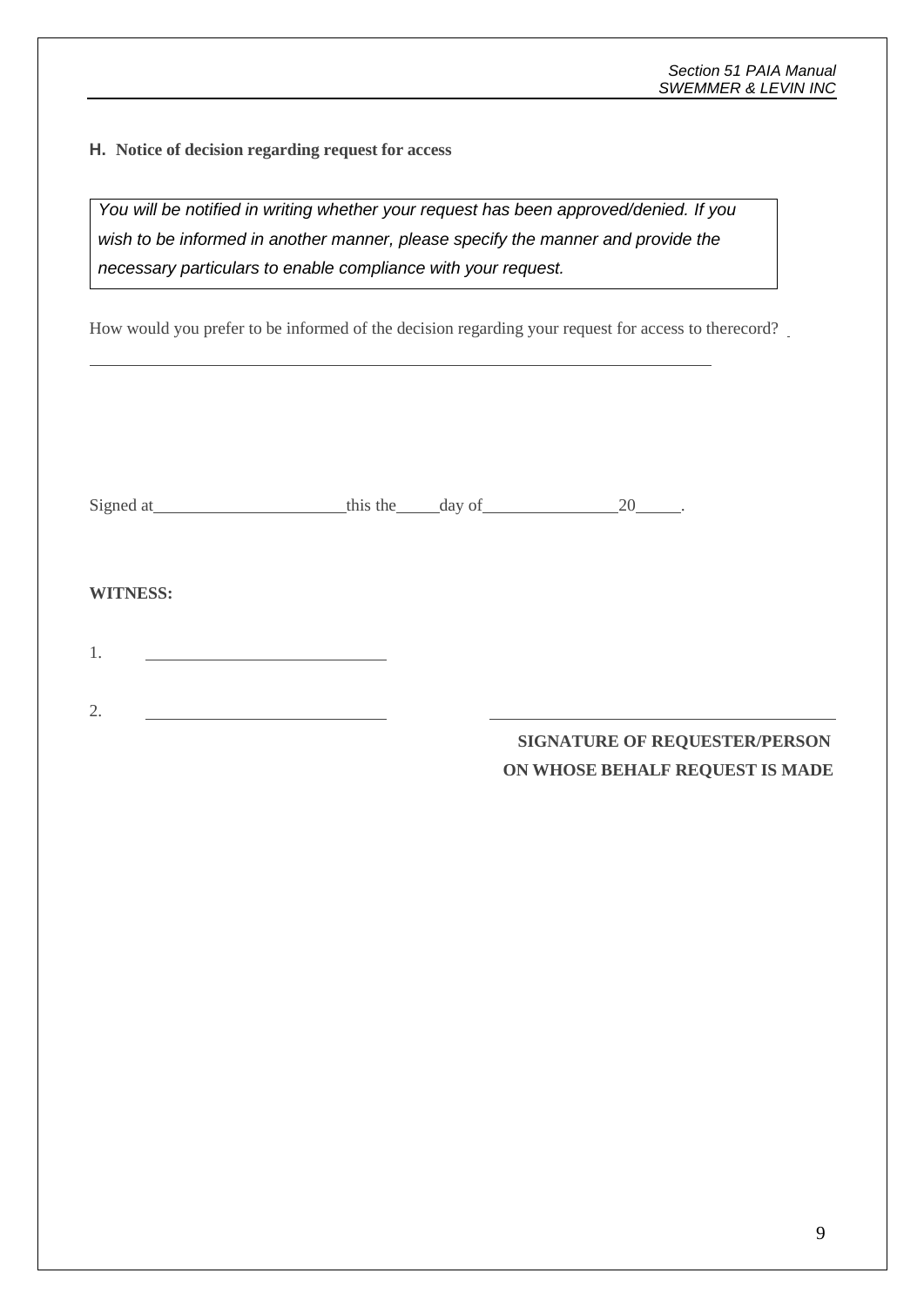**ANNEXURE "1"**

# **CHARGE SHEET FOR ACCESS TO INFORMATION ACT 2 OF 2000 REQUESTS**

| <b>REQUESTER'S DETAILS</b> | <b>PREPARED BY:</b> |
|----------------------------|---------------------|
| Name:                      | Name:               |
| <b>Address:</b>            | Date:               |
|                            |                     |
|                            | <b>Signature</b>    |
| <b>Ref No:</b>             | <b>Approved</b>     |

| <b>ACCESS FESS FOR REPRODUCTION</b> |                                                                  |                   |  |  |
|-------------------------------------|------------------------------------------------------------------|-------------------|--|--|
| 1.                                  | For every photocopy of an A4-size page or part thereof           | R1.10             |  |  |
| $\overline{2}$ .                    | For every photocopy of an A4-size page or part thereof held on   | R <sub>0.75</sub> |  |  |
|                                     | a computer or in electronic or machine readable form             |                   |  |  |
| $\overline{3}$ .                    | For a copy in a computer-readable form on stiffy disc            | R7.50             |  |  |
| $\overline{4}$ .                    | For a copy in a computer-readable form on compact disc           | R70.00            |  |  |
| 5.                                  | For a transcription of visual images for an A4-size page or part | R40.00            |  |  |
|                                     | thereof                                                          |                   |  |  |
| 6.                                  | For a copy of visual images                                      | R60.00            |  |  |
| 7.                                  | For a transcription of an audio record for an A4-size page or    | R20.00            |  |  |
|                                     | part thereof                                                     |                   |  |  |
| 8.                                  | For a copy of an audio record                                    | R30.00            |  |  |
|                                     |                                                                  |                   |  |  |
| <b>ACCESS FEE FOR TIME SPENT</b>    |                                                                  |                   |  |  |
| 1.                                  | The time reasonably spent required to search for the record      | R30.00/hr or part |  |  |
|                                     | for disclosure and preparation                                   | thereof           |  |  |
|                                     |                                                                  |                   |  |  |
| <b>REQUEST FEE</b>                  |                                                                  |                   |  |  |
| 1.                                  | For a request for access to a record by a person other than a    | R50.00            |  |  |
|                                     | personal requester                                               |                   |  |  |
|                                     |                                                                  |                   |  |  |
| <b>DEPOSIT</b>                      |                                                                  |                   |  |  |